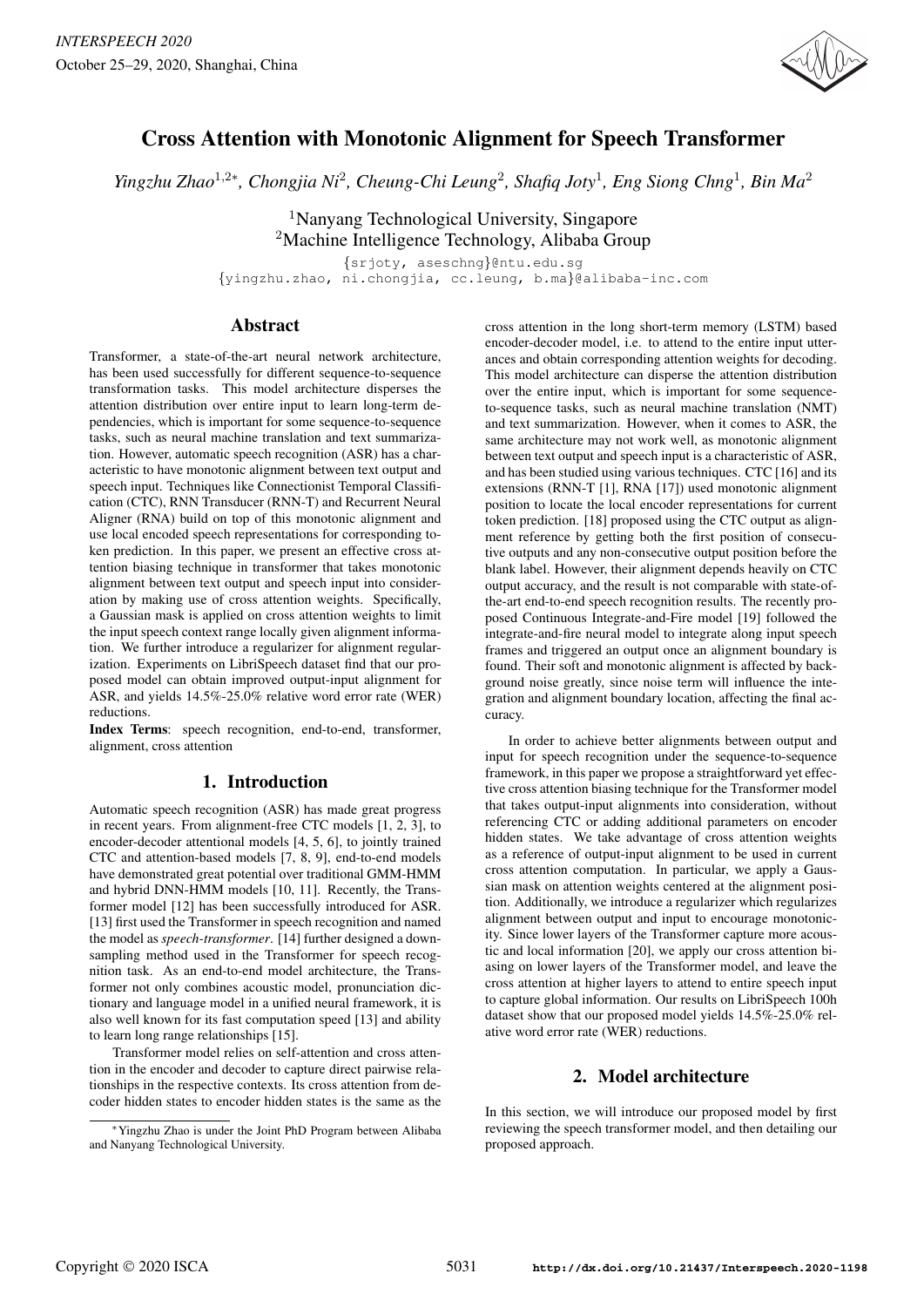### 2.1. Speech transformer

Transformer was proposed by [12] as an encoder-decoder sequence transduction model. Here we summarize a few key components of the transformer model. For full details, please refer to [12]. Transformer encoder has  $N_e$  repeated building blocks and transformer decoder has  $N_d$  repeated building blocks, as shown in Figure 1. It replaces the commonly used recurrent layers with self-attention layers. Self-attention network is used in both encoder and decoder, to learn the input representation by scaled dot-product attention. The multiple self-attention outputs are concatenated together to learn different subspaces concurrently, which is called multi-head attention:

$$
Attention(Q, K, V) = softmax(\frac{QK^{T}}{\sqrt{d_k}})V
$$
 (1)

$$
MultiHead(Q, K, V) = Concat(head_1, ..., head_h)W^O
$$
\n(2)

$$
head_i =Attention(QW_i^Q, KW_i^K, VW_i^V) \tag{3}
$$

where h is the number of attention heads,  $W_i^Q \in \mathbb{R}^{d_{model} \times d_q}$ ,  $W_i^K \in \mathbb{R}^{d_{model} \times d_k}$ ,  $W_i^V \in \mathbb{R}^{d_{model} \times d_v}$ ,  $W^O \in$  $\mathbb{R}^{\hat{h}d_v \times d_{model}}$  are respective weight matrices, and  $d_k = d_q =$  $d_v = d_{model}/h$  in this paper.

After the multi-head attention network, there is a positionwise feedforward network with rectified linear unit (ReLU) activation:

$$
FFN(x) = max(0, xW_1 + b_1)W_2 + b_2 \tag{4}
$$

where  $W_1 \in \mathbb{R}^{d_{model} \times d_{ff}}$ ,  $W_2 \in \mathbb{R}^{d_{ff} \times d_{model}}$ , and the biases  $b_1 \in \mathbb{R}^{d_{ff}}, b_2 \in \mathbb{R}^{d_{model}}$ .

For decoder, there is a cross attention network between the multi-head self-attention network and feedforward network, whose structure is the same as the multi-head attention, except that the  $K$  and  $V$  come from the encoder while  $Q$  comes from the decoder. This allows the decoder to focus on different part of input speech frames in encoder for every decoding step [21]. Layer normalization and residual connection are applied before and after each module introduced above. To prevent the decoder from looking at subsequent text behind current position, a masking is applied to the future tokens.

### 2.2. Cross attention with alignment

In this section, we introduce our proposed Transformer model for speech recognition with modified cross attention that considers monotonicity between text output and speech input. The alignment information is beneficial for the decoder to focus on the relevant input speech frames, especially at lower layers where the model captures more local than global information [20]. This adjustment is carried out in both training and inference stages.

#### *2.2.1. Alignment*

Our objective is to find alignment between text output and speech input. Inspired by [22], which used recurrent neural network and proposed location-based attention mechanism computed by previous attention weights, we take advantage of current cross attention weights to locate the alignment position in the input and apply it on the transformer model. Given that a speech input and its corresponding text transcript should be most similar in the embedding space, we propose to take the position with the maximum cross attention weight as the input alignment for the current decoder input.



Figure 1: *Speech Transformer model architecture.*

For any text hidden vector  $y_i$  in the decoder, the cross attention weight  $\alpha_{ij}$  to the encoder final output  $x_j$  in  $X =$  $(x_1, ..., x_n)$  is:

$$
\alpha_{ij} = softmax(\frac{(y_i W^Q)(x_j W^K)^T}{\sqrt{d_k}})
$$
 (5)

where  $W^{Q}, W^{K} \in \mathbb{R}^{d_{model} \times d_{k}}$  are the linear transformation matrices.  $x_k$  aligns with  $y_i$  if:

$$
\alpha_{ik} \geqslant \alpha_{ij} \ \forall j \in (1, n), j \neq k \tag{6}
$$

 $i$  and  $k$  are the aligned output and input positions respectively, which will be used for cross attention computation.

#### *2.2.2. Cross attention biasing*

Attention biasing was proposed in [15] for improving the performance of self-attention acoustic model. Different from it, we propose to use attention biasing on the relevant part of encoder output under the cross attention framework. In particular, we add a Gaussian mask to the attention weights centered at the alignment position of encoder output which matches current decoder input most, which we name as soft attention biasing. The mask keeps the attention weight at the alignment position, and the weight is gradually diminished when moving away from the position. The attention weight is defined as:

$$
\alpha_{ij} = softmax(\frac{(y_i W^Q)(x_j W^K)^T}{\sqrt{d_k}} + M_{ij})
$$
 (7)

where  $M_{ij}$  is the attention mask defined in the following way:

$$
M_{ij} = \frac{-(j-k)^2}{2\sigma^2} \tag{8}
$$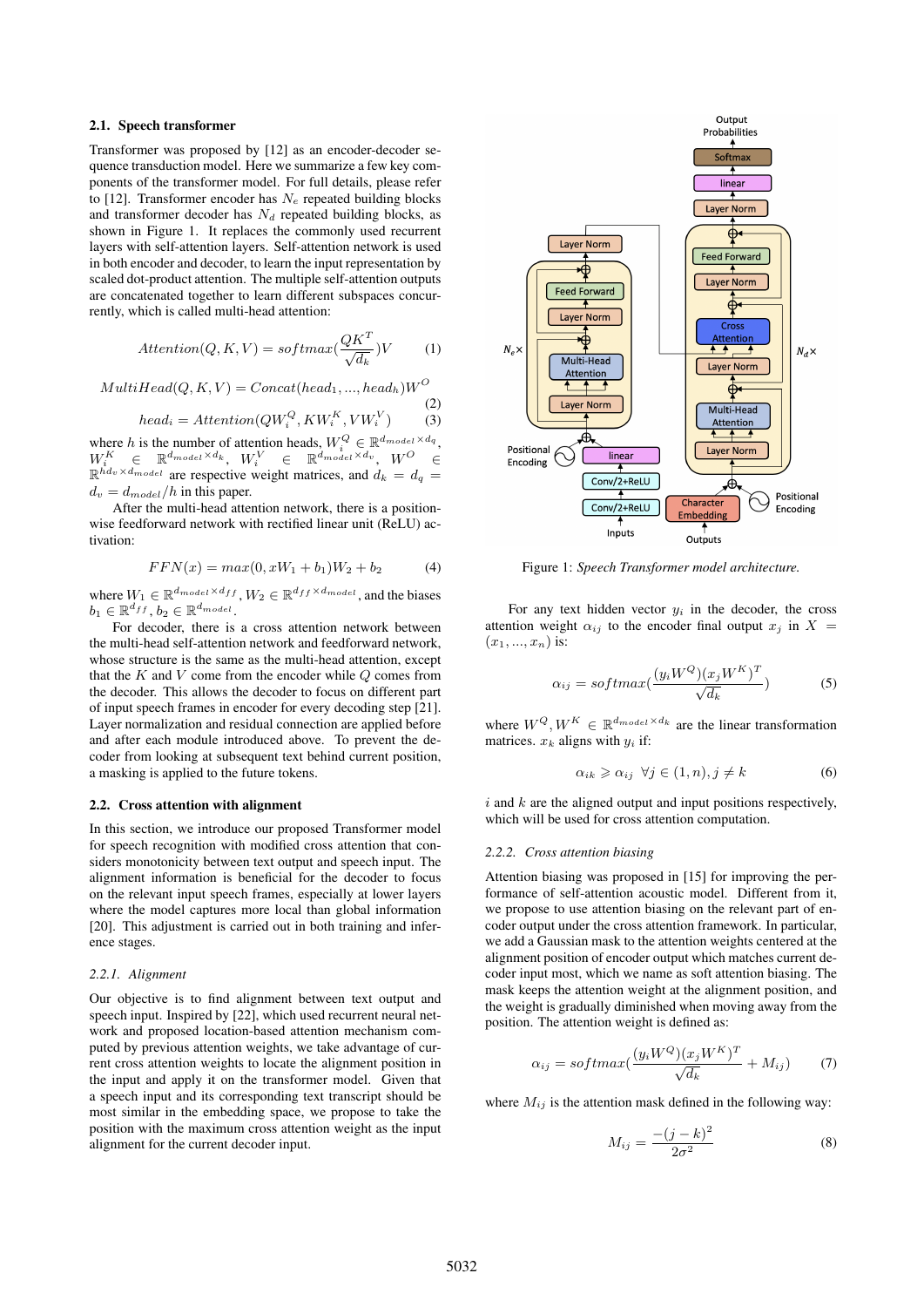

Figure 2: *Cross attention weight diagram before and after applying soft attention biasing.*  $X = (x_1, ..., x_8)$  *are encoder final layer output vectors. Text outputs consist of sub-words "f ir st". Shade of gray in each square represents cross attention weight between each encoder and decoder vector. Darker shade means higher weight value. Squares that arrows point to represent the aligned positions identified using Eq. 6.*

where  $y_i$  aligns with  $x_k$ , and  $\sigma^2$  is a learnable Gaussian variance parameter such that the aligned position has more attention weight value. Figure 2 shows the cross attention weights between text sub-words and encoder final layer output vectors before and after applying soft attention biasing. Besides soft attention biasing, we also try to mask all attention weights on the right hand side of alignment position (set them to 0) while keeping the left hand side attention weights, which we call it hard attention biasing. We will compare these two attention biasing techniques in our experiments.

#### *2.2.3. Algorithmic details*

Firstly, we *add* n *look-ahead frames* after alignment position. This is motivated by the benefit of adding some look-ahead frames after alignment position for location-aware attention in [18]. Eq. 8 in this case becomes:

$$
M_{ij} = \frac{-(j - (k+n))^2}{2\sigma^2}
$$
 (9)

Secondly, we *apply cross attention biasing at lower layers of the decoder* as Eq. 7 to capture local information. This is motivated by [20] that the model captures more local than global information at lower layers. At higher layers where more global information is learned by the model, we remove the bias term and follow original cross attention model as Eq. 5 to attend to larger range of speech frames. In this way, our proposed method could fuse the local and global span of information. This is different from the hybrid global and local attention proposed in [23], which used encoder hidden states as a gating mechanism to integrate global and local attention in self-attention network.

#### 2.3. Monotonic alignment regularization

Alignment positions between the output and input should be strictly monotonic in the input sequence for speech recognition. In order to regularize alignment using the technique above, we propose a regularizer term to achieve monotonicity. For an encoder output  $X = (x_1, ..., x_n)$  and a text transcription embedding from the decoder  $Y = (y_1, ..., y_m)$ , we define the following misalignment loss as the regularization term:

$$
loss_{misalign} = \sum_{l=1}^{m} \sigma(k_l - k_{l+1})
$$
 (10)

Table 1: *WER results of end-to-end speech recognition models on LibriSpeech 100h*

| Model                          |      | Test_clean Test_other |
|--------------------------------|------|-----------------------|
| Baseline transformer           | 12.0 | 29.7                  |
| Encoder-Decoder-Attention [24] | 14.7 | 40.8                  |
| Encoder-Decoder-Attention      |      |                       |
| (with data augmentation) [25]  | 15.1 |                       |
| LAS Model [26]                 | 12.9 | 35.5                  |

where  $\sigma$  is the sigmoid function and  $k_l$  is the position in X that  $y_l$  aligns to. In other words, we want the alignment of  $y_l$  to be in front (before) of the alignment of  $y_{l+1}$  in X. Under the CTC and attention hybrid multi-task learning framework, the proposed training criterion for improving the monotonic alignment between text output and speech input becomes:

$$
loss = \alpha * loss_{ctc} + (1 - \alpha) * loss_{att} + \beta * loss_{misalign} \quad (11)
$$

$$
loss_{ctc} = -lnP(y|x) \tag{12}
$$

$$
loss_{att} = \sum_{u} lnP(y_u|x, y_{1:u-1})
$$
\n(13)

where  $\alpha$  is the ratio of CTC model loss in hybrid model.

# 3. Experiments

#### 3.1. Experimental setup

We use ESPnet end-to-end speech recognition toolkit and LibriSpeech corpus for our experiments [27, 28]. The training dataset is 100 hour clean training data uttered by 251 speakers, and the development and test dataset are the default LibriSpeech development and test dataset, where each is around 5 hours and contains 2600 to 3000 utterances. LibriSpeech consists of 16kHz read English speech from audiobooks [28]. Input features are generated by 80-dimensional filterbanks with pitch on each frame, with a window size of 25ms shifted every 10ms. We exclude utterances longer than 3000 frames or 400 characters to keep memory manageable. We adopt a multi-task learning mechanism and joint decoding of CTC and attention [29], where output takes 30% of CTC output probability and 70% of attention output probability.  $\beta$  in Eq. 11 is chosen as 1.0 from preliminary experiments. The convolutional frontend before transformer encoder is two 2D convolutional neural network layers [13] with filter size (3,2), each followed by a ReLU activation. In the transformer model, the attention dimension  $d_{model}$  is 256, and feedforward network hidden state dimension  $d_{ff}$  is 2048, the number of attention heads is 4, the number of encoder layers  $N_e$  is 12, the number of decoder layers  $N_d$  is 6, the attention dropout rate is 0.0, the initial value of learning rate is 5.0, and the encoder and decoder dropout rate is 0.1. We use unigram sub-word algorithm with the vocabulary size capped to be 5000 [30].

#### 3.2. Experimental results

#### *3.2.1. Baseline system*

We use the default settings of ESPnet transformer model as our baseline [27, 31]. The baseline model result is comparable with other published end-to-end speech recognition models [24, 25, 26], as shown in Table 1.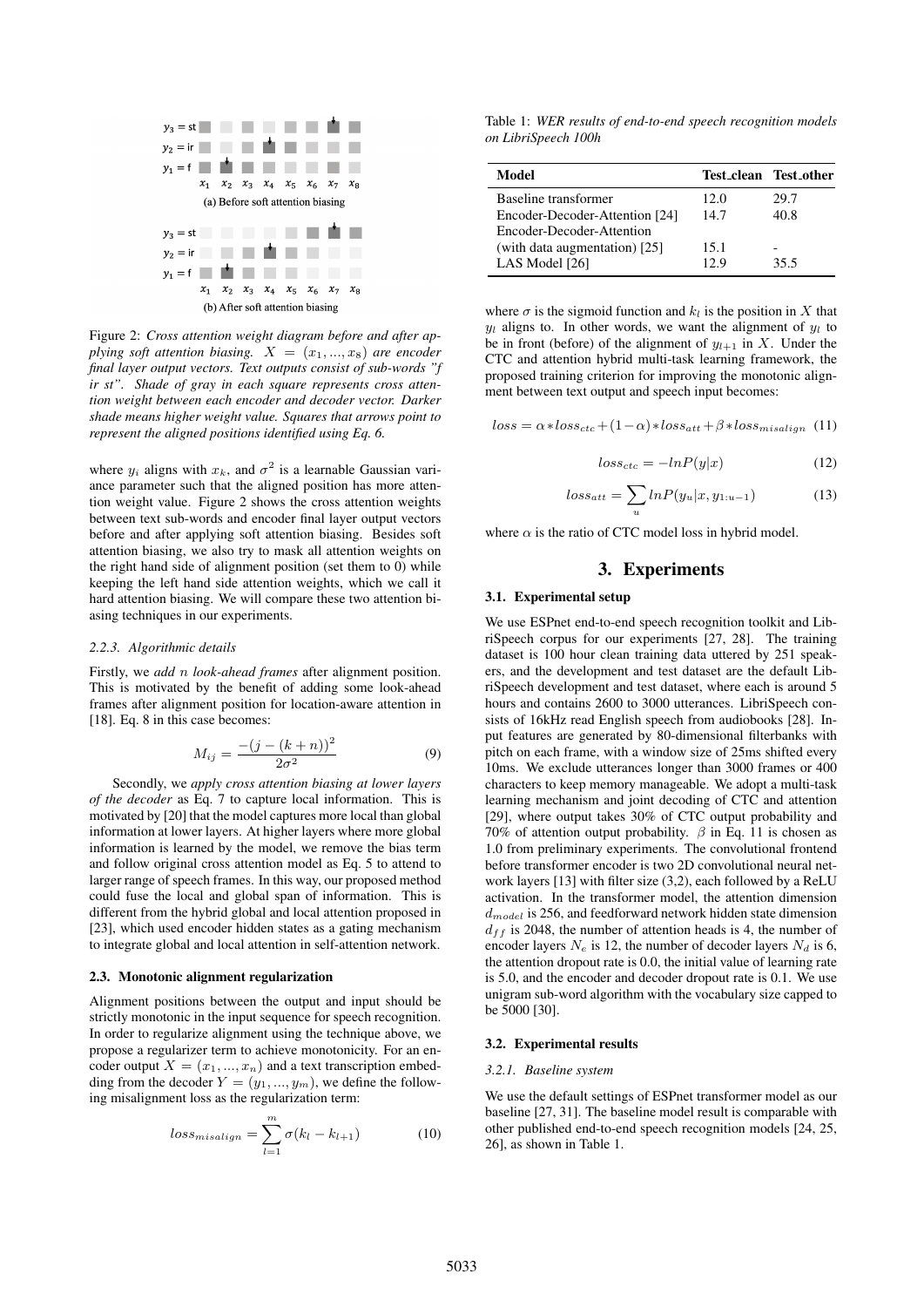

Figure 3: *WER results of different numbers of look-ahead frames on LibriSpeech Test other set. Soft and hard attention biasing are applied on all decoder layers.*



Figure 4: *Gaussian mask standard deviation for each of attention head at each training epoch.*

#### *3.2.2. The proposed system*

First, we explore the number of look-ahead frames included as mentioned earlier using two attention biasing techniques. The standard deviation  $\sigma$  in the Gaussian mask is initialized to 100 as in [15]. In both cases, we apply attention biasing on all the decoder layers. The results are shown in Figure 3. We can see that look-ahead frame does not affect much for soft attention biasing. This is because we employ a Gaussian mask with large learnable variance, so slight movement of Gaussian center position will have less impact. Figure 4 shows how the Gaussian mask standard deviation of each head evolves during training. However for hard attention biasing, since it depends entirely on the correctness of alignment position identified, careful tuning of number of look-ahead frames is required. Only when number of look-ahead frames is more than 5 in this case, hard attention biasing has comparable performance with soft attention biasing. To save the effort of tuning parameter, we employ soft attention biasing with 5 look-ahead frames in the following experiments.

Second, the number of decoder layers applying cross attention biasing is explored. The experimental results are listed in Table 2. We can see that using cross attention biasing at the lower layers (layer 1-3) can get slightly better results than at higher layers (layer 4-6). It is consistent with the previous results, that is, lower layers capture more local information, while higher layers capture more global information [20].

We investigate the effect of all three techniques used in our proposed method, that includes adding look-ahead frames, applying on lower layers of the decoder (layer 1-3), and monotonic alignment regularization. Table 3 lists the experimental results. We also test any two combination out of the three techniques by specifying missing which technique, e.g. *w/o look-ahead frames* refers to using the techniques of applying

Table 2: *WER results of applying cross attention biasing on different layers on LibriSpeech 100h*

| Decoder layers applied | Test_clean | <b>Test_other</b> |
|------------------------|------------|-------------------|
| baseline               | 12.0       | 29.7              |
| layer $1-3$            | 9.4        | 25.9              |
| layer $4-6$            | 9.5        | 26.2              |
| layer $1-6$            | 9.4        | 26.0              |

Table 3: *WER results of cross attention biasing and alignment regularization on LibriSpeech 100h*

| Model                          | Test_clean | Test_other |
|--------------------------------|------------|------------|
| haseline                       | 12.0       | 29.7       |
| our proposed method            | 9.0        | 25.4       |
| w/o look-ahead frames          | 9.3        | 25.9       |
| w/o applying on layer 1-3      | 9.4        | 26.0       |
| w/o alignment regularization   | 9.4        | 25.9       |
| hybrid global+local model [23] | 94         | 25.9       |

on lower layers of the decoder and monotonic alignment regularization, and so on for the other two. It can be seen that these three techniques are equally important, as missing any one of them results in similar performance deterioration (row 3-5). For the last technique to encourage monotonic alignment between text output and speech input, we have tried to equally segment the input speech length based on output text length and then find alignment from corresponding speech frames to ensure monotonicity, but the results cannot surpass our alignment regularization method. Altogether, combination of all three techniques achieves our best result.

The last row of Table 3 lists the hybrid global and local attention approach [23]. Our model has 1.9%-4.3% relative WER reductions compared with [23]. Our model applies cross attention biasing on lower three decoder layers, and the rest decoder layers use standard cross attention. While in [23], it mixes two mechanism together with a gate derived from encoder hidden states. It is questionable on how much encoder hidden states can tell the importance of global versus local attention.

### 4. Conclusions

In this paper, we introduce an effective cross attention biasing technique through making use of cross attention weights. In order to constrain the monotonic alignment attribute between text output and speech input, we propose a regularizer term to achieve monotonicity. Under the cross attention framework, attention biasing limits the speech context range given alignment information. Experiments on LibriSpeech dataset denoted that our proposed model is effective. Comparing with the baseline system, there are 14.5%-25.0% relative WER reductions. Comparing with the hybrid global and local attention method, there are 1.9%-4.3% relative WER reductions. Obtaining outputinput alignment in our proposed model relies on accurate encoding of speech input. In the future, we are interested to improve speech input encoding in self-attention network, and its integration with our cross attention with alignment method. Besides, we would explore identifying misalignment globally over entire utterances.